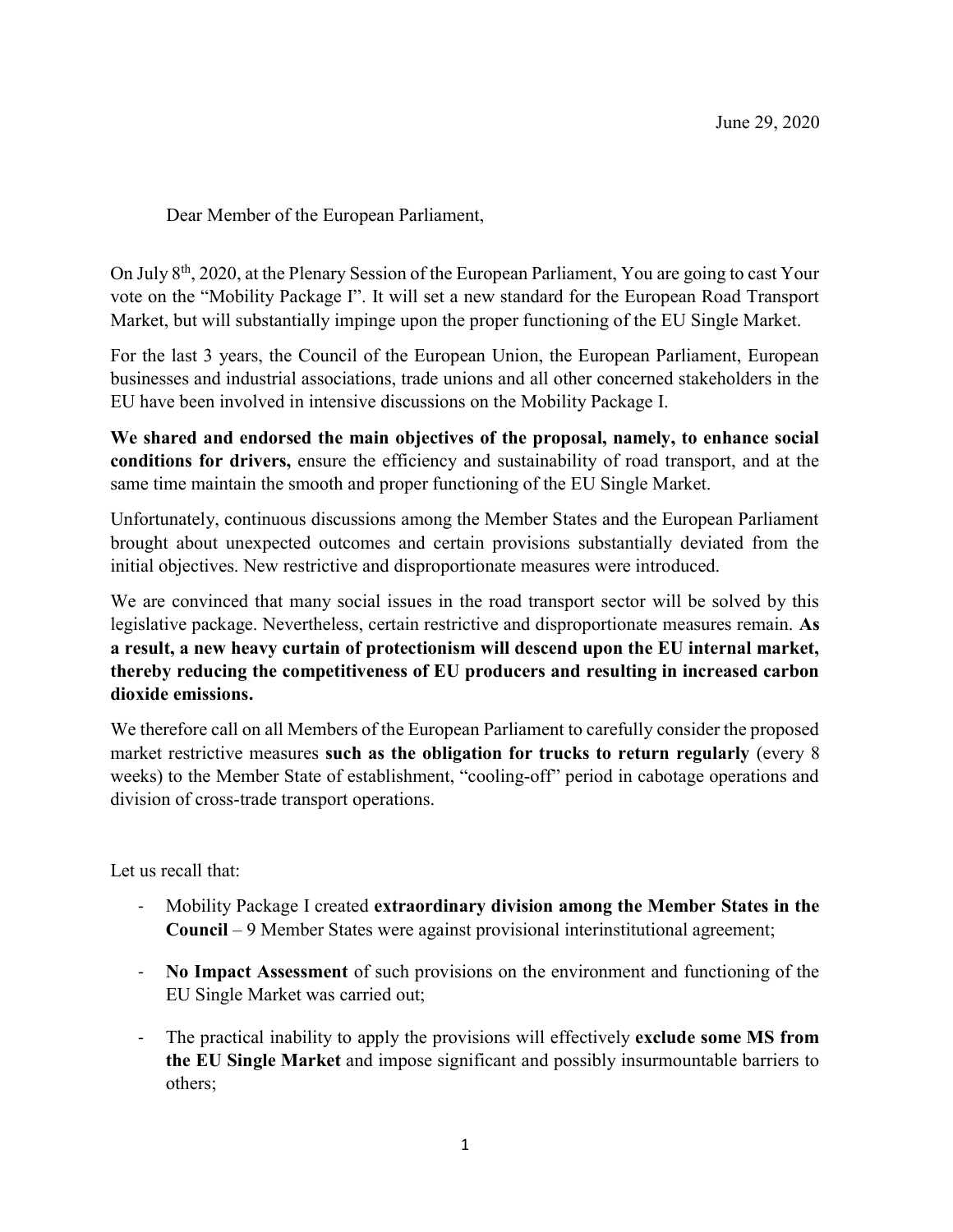- Admitting this shortcoming in the legislative process, the European Commission launched a detailed Impact Assessment that is expected to be concluded only in autumn 2020.
- COVID-19 pandemic has disrupted the business environment internationally in an unprecedented way, while the Mobility Package I has been prepared in a completely different reality

Dear Elected Representative,

Taking into account the negative impact of the provisions of the Mobility Package I on the EU Single Market and on European ambitions in the context of the Green Deal,

we, the Ministers of Foreign Affairs/European Affairs and Ministers of Transport of Bulgaria, Cyprus, Estonia, Hungary, Latvia, Lithuania, Malta, Poland and Romania,

call on the European Parliament "to fix" the current version of the Mobility Package I. Our request is based on deep concern about the road transport sector, which was severely hit by the COVID-19 pandemic, employing millions of EU citizens and about the EU Single market and the Green Deal, the two strongholds of the next generation EU.

We count on Your understanding of the matter during the Plenary Session, respect to best lawmaking practices and willingness to contribute to the competitiveness of the EU Single Market, de-facto enactment of the Green Deal and well-being of the families dependent on the transport sector.

Respectfully,

Mrs. Ekaterina Zaharieva, Mr. Rossen Jeliazkov Deputy Prime Minister for Judicial Reform and Minister of Foreign Affairs, Bulgaria

Mr. Nikos Christodoulides, Mr. Yiannis Karousos,

Minister of Transport, Information Technology and Communications, Bulgaria

Minister of Foreign Affairs, Cyprus Minister of Transport, Communications and Works, Cyprus